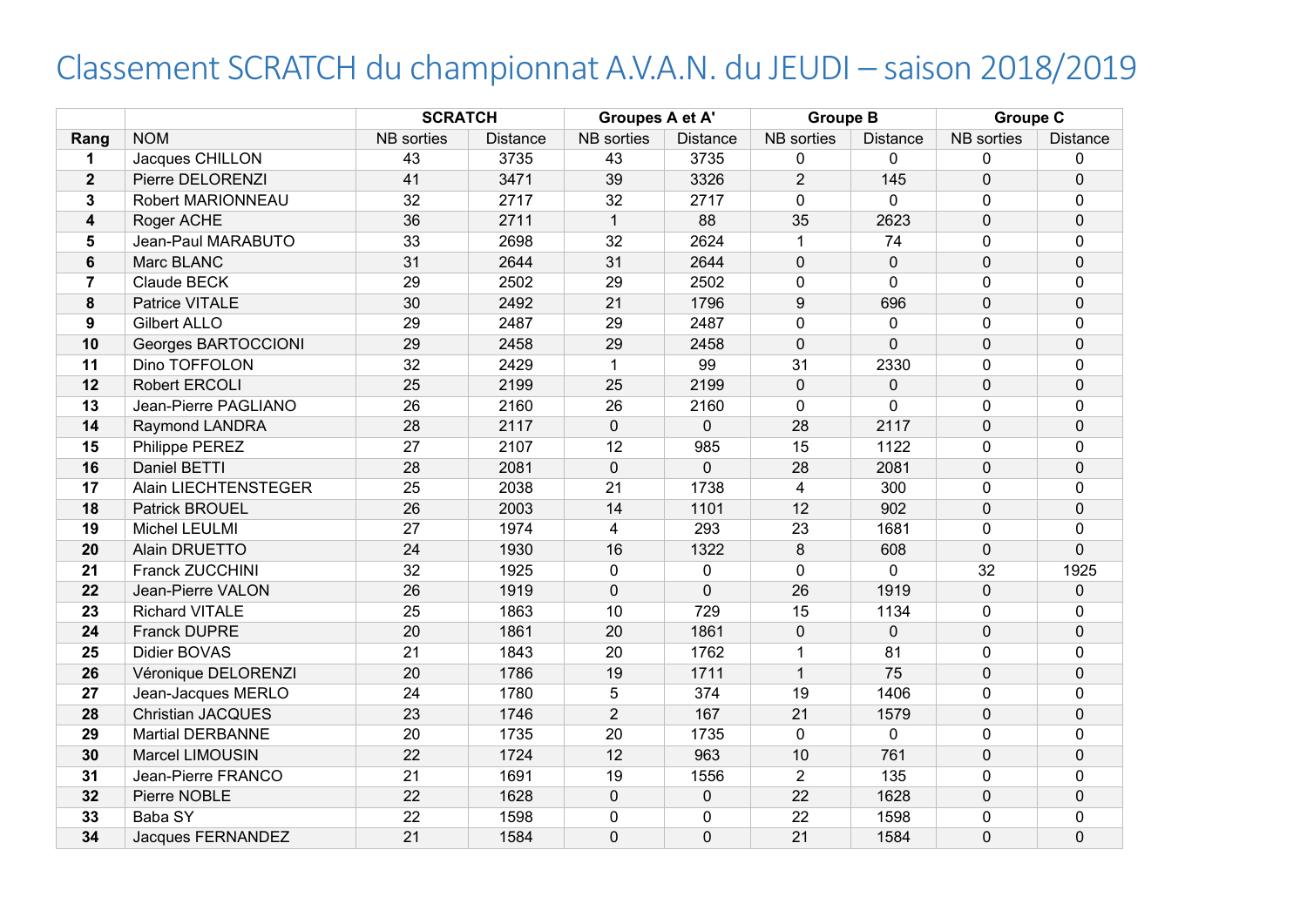|      |                           | <b>SCRATCH</b>    |                 | Groupes A et A' |                 | Groupe B       |                 | Groupe C          |              |
|------|---------------------------|-------------------|-----------------|-----------------|-----------------|----------------|-----------------|-------------------|--------------|
| Rang | <b>NOM</b>                | <b>NB</b> sorties | <b>Distance</b> | NB sorties      | <b>Distance</b> | NB sorties     | <b>Distance</b> | <b>NB</b> sorties | Distance     |
| 35   | Roger ANTOINE             | 22                | 1580            | $\mathbf{0}$    | 0               | 21             | 1518            | 1                 | 62           |
| 36   | Raymond CICION            | 25                | 1538            | $\mathbf 0$     | $\overline{0}$  | $\mathbf 0$    | $\mathbf 0$     | 25                | 1538         |
| 37   | Serge RAMEY               | 19                | 1537            | 14              | 1140            | 5              | 397             | $\mathbf 0$       | 0            |
| 38   | Michel GONTARD            | 20                | 1504            | 3               | 240             | 17             | 1264            | $\pmb{0}$         | $\pmb{0}$    |
| 39   | Jean PEVERINI             | 20                | 1501            | 0               | $\mathbf{0}$    | 20             | 1501            | 0                 | 0            |
| 40   | Michel GIORLA             | 18                | 1490            | 15              | 1244            | $\mathfrak{B}$ | 246             | $\mathbf 0$       | $\mathbf 0$  |
| 41   | <b>Richard SANTAMARIA</b> | 20                | 1481            | 0               | 0               | 20             | 1481            | $\mathbf 0$       | $\Omega$     |
| 42   | Denise AMOROTTI           | 24                | 1480            | $\mathbf 0$     | 0               | $\mathbf 0$    | $\Omega$        | 24                | 1480         |
| 43   | Marcel SGARAVIZZI         | 20                | 1471            | 0               | 0               | 20             | 1471            | $\mathbf 0$       | 0            |
| 44   | Daniel MORGANT            | 22                | 1464            | $\mathbf 0$     | $\Omega$        | 10             | 732             | 12                | 732          |
| 45   | Jean-Paul LAFUENTE        | 16                | 1424            | 16              | 1424            | $\mathbf 0$    | $\mathbf 0$     | $\mathbf 0$       | $\mathbf 0$  |
| 46   | Gérard STOERKEL           | 19                | 1420            | $\mathbf{1}$    | 92              | 18             | 1328            | $\mathbf 0$       | $\mathbf{0}$ |
| 47   | <b>Benoit CASTELLANI</b>  | 23                | 1418            | 0               | $\mathbf 0$     | $\pmb{0}$      | 0               | 23                | 1418         |
| 48   | Jean-Michel LUBRANO       | 19                | 1417            | $\overline{5}$  | 402             | 14             | 1015            | $\mathbf 0$       | $\mathbf 0$  |
| 49   | Daniel POLI               | 15                | 1370            | 15              | 1370            | $\pmb{0}$      | $\mathbf{0}$    | $\mathbf 0$       | 0            |
| 50   | Henri CHIARLA             | 22                | 1319            | $\mathbf 0$     | $\mathbf 0$     | $\mathbf 0$    | $\Omega$        | 22                | 1319         |
| 51   | Noël BASSO                | 17                | 1299            | 0               | $\mathbf 0$     | 17             | 1299            | $\mathbf 0$       | 0            |
| 52   | <b>Bernard LAYAT</b>      | 18                | 1289            | $\mathbf 0$     | $\mathbf 0$     | 17             | 1225            | $\mathbf{1}$      | 64           |
| 53   | <b>Richard YAHI</b>       | 15                | 1261            | 15              | 1261            | 0              | $\mathbf{0}$    | $\mathbf 0$       | $\Omega$     |
| 54   | Roger PORTOLAN            | 20                | 1257            | $\mathbf 0$     | $\Omega$        | $\mathbf 0$    | $\Omega$        | 20                | 1257         |
| 55   | Alain MUSSO               | 17                | 1242            | 0               | $\mathbf 0$     | 16             | 1180            | $\mathbf 1$       | 62           |
| 56   | Jacques MARABUTO          | 14                | 1225            | 14              | 1225            | $\pmb{0}$      | $\mathbf 0$     | $\mathbf 0$       | $\mathbf 0$  |
| 57   | David TAMBURI             | 13                | 1195            | 13              | 1195            | $\pmb{0}$      | 0               | $\mathbf 0$       | 0            |
| 58   | <b>Thierry PASCAL</b>     | 13                | 1169            | 13              | 1169            | $\pmb{0}$      | $\mathbf 0$     | $\mathbf 0$       | $\pmb{0}$    |
| 59   | Serge AUDINOT             | 14                | 1140            | 4               | 366             | 10             | 774             | $\mathbf 0$       | 0            |
| 60   | Christian BAUDIZZONE      | 13                | 1133            | 13              | 1133            | $\pmb{0}$      | $\mathbf 0$     | $\mathbf 0$       | $\mathbf 0$  |
| 61   | Erwan LECALVEZ            | 15                | 1130            | 8               | 628             | $\overline{7}$ | 502             | $\mathbf 0$       | 0            |
| 62   | <b>Jacques LAURENTE</b>   | 15                | 1112            | $\mathbf 0$     | 0               | 15             | 1112            | $\mathbf 0$       | $\mathbf 0$  |
| 63   | Jacques CORALLO           | 14                | 1062            | 0               | $\mathbf{0}$    | 14             | 1062            | $\mathbf{0}$      | $\mathbf{0}$ |
| 64   | Jean-Michel VALENZA       | 14                | 1043            | $\mathbf 0$     | $\mathbf 0$     | 14             | 1043            | $\mathbf 0$       | $\mathbf 0$  |
| 65   | <b>Christian ASENSI</b>   | 14                | 1033            | 0               | $\mathbf 0$     | 13             | 968             | 1                 | 65           |
| 66   | Gérard SIMBOZEL           | 11                | 977             | 11              | 977             | 0              | 0               | $\mathbf 0$       | 0            |
| 67   | Franco PERUZZO            | 11                | 953             | 11              | 953             | $\pmb{0}$      | $\mathbf{0}$    | 0                 | $\mathbf 0$  |
| 68   | <b>Alain POUILLE</b>      | 10                | 946             | 8               | 794             | $\overline{2}$ | 152             | $\mathbf 0$       | 0            |
| 69   | Yann TROCH                | 12                | 921             | 1               | 92              | 11             | 829             | 0                 | 0            |
| 70   | François BATTU            | 11                | 914             | 11              | 914             | $\pmb{0}$      | $\mathbf 0$     | $\mathbf 0$       | 0            |
| 71   | Jean-Pierre MUSSO         | 10                | 900             | 9               | 815             |                | 85              | $\mathbf 0$       | $\mathbf 0$  |
|      |                           | <b>SCRATCH</b>    |                 | Groupes A et A' |                 | Groupe B       |                 | Groupe C          |              |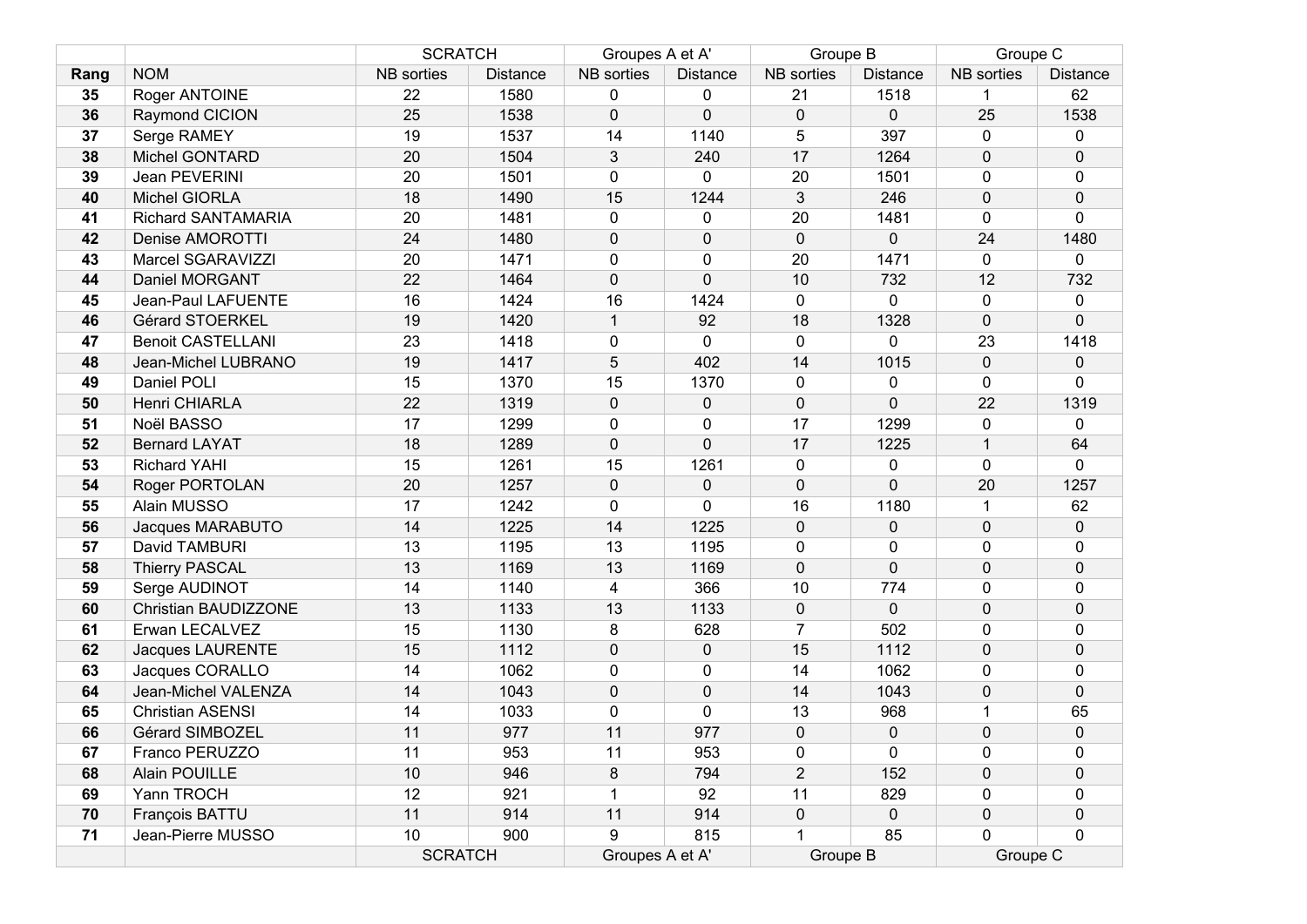| Rang | <b>NOM</b>                   | <b>NB</b> sorties | <b>Distance</b> | <b>NB</b> sorties | <b>Distance</b> | <b>NB</b> sorties | <b>Distance</b>  | <b>NB</b> sorties | Distance       |
|------|------------------------------|-------------------|-----------------|-------------------|-----------------|-------------------|------------------|-------------------|----------------|
| 72   | <b>Yves ROSOLIN</b>          | 11                | 880             | 9                 | 736             | $\overline{2}$    | 144              | $\mathbf 0$       | $\Omega$       |
| 73   | André OLANT                  | 14                | 861             | 0                 | $\mathbf 0$     | 0                 | $\mathbf{0}$     | 14                | 861            |
| 74   | Gaël COLLARD                 | 9                 | 823             | 9                 | 823             | $\pmb{0}$         | $\Omega$         | $\mathbf 0$       | $\overline{0}$ |
| 75   | Robert VIALE                 | 13                | 785             | 0                 | 0               | 0                 | $\mathbf{0}$     | 13                | 785            |
| 76   | <b>Christian DEMARQUILLY</b> | 12                | 777             | 0                 | $\mathbf{0}$    | 0                 | $\Omega$         | 12                | 777            |
| 77   | <b>Jean-Marc HERITIER</b>    | 10                | 772             | 8                 | 610             | $\overline{2}$    | 162              | $\mathbf 0$       | $\mathbf{0}$   |
| 78   | Alain SANTINI                | 12                | 766             | 0                 | $\mathbf 0$     | $\mathbf{1}$      | 71               | 11                | 695            |
| 79   | Alain CHAUVEAU               | 12                | 744             | 0                 | 0               | $\mathbf{1}$      | 70               | 11                | 674            |
| 80   | Marcel PELLEGRINO            | 9                 | 743             | 9                 | 743             | $\mathbf 0$       | 0                | $\mathbf 0$       | $\mathbf{0}$   |
| 81   | <b>Christine CARADOSSI</b>   | 9                 | 742             | 9                 | 742             | 0                 | $\mathbf{0}$     | $\mathbf 0$       | $\Omega$       |
| 82   | Mireille DI BENEDETTO        | 11                | 723             | 0                 | $\mathbf 0$     | $\mathbf{1}$      | 75               | 10                | 648            |
| 83   | Alain GROMOVOÏ               | 10                | 696             | 0                 | $\Omega$        | 8                 | 584              | $\overline{2}$    | 112            |
| 84   | Serge BATTU                  | 8                 | 688             | 8                 | 688             | $\pmb{0}$         | 0                | $\mathbf 0$       | $\mathbf 0$    |
| 85   | Pascal NAPOLITANO            | 11                | 671             | 0                 | 0               | 0                 | 0                | 11                | 671            |
| 86   | <b>Gilles SUSTRA</b>         | $\overline{7}$    | 650             | $\overline{7}$    | 650             | 0                 | $\Omega$         | $\mathbf 0$       | $\Omega$       |
| 87   | Roméo ROUDEIX                | 10                | 640             | $\mathbf{0}$      | 0               | $\overline{2}$    | 135              | 8                 | 505            |
| 88   | <b>Christian AUTRAN</b>      | 9                 | 632             | 0                 | $\mathbf{0}$    | 8                 | 570              | $\mathbf{1}$      | 62             |
| 89   | Olivier ALLO                 | 6                 | 527             | 6                 | 527             | 0                 | 0                | $\mathbf 0$       | 0              |
| 90   | <b>Guy VACCARELLA</b>        | 6                 | 523             | 6                 | 523             | 0                 | $\Omega$         | $\mathbf 0$       | $\mathbf 0$    |
| 91   | Philippe WATRIN              | $\overline{7}$    | 517             | $\overline{2}$    | 155             | 5                 | 362              | $\mathbf{0}$      | $\Omega$       |
| 92   | <b>Gilbert DALLA VALLE</b>   | 8                 | 491             | 0                 | $\mathbf 0$     | $\mathbf 0$       | $\Omega$         | 8                 | 491            |
| 93   | <b>Gabriel SUSTRA</b>        | 6                 | 470             | 3                 | 256             | 3                 | 214              | $\mathbf 0$       | 0              |
| 94   | Gérard MEARELLI              | 5                 | 452             | 5                 | 452             | $\pmb{0}$         | 0                | $\mathbf 0$       | $\mathbf 0$    |
| 95   | Louis LAURENTE               | 6                 | 446             | 0                 | 0               | 4                 | 318              | $\overline{2}$    | 128            |
| 96   | Christian JOUY               | $\overline{7}$    | 437             | 0                 | $\mathbf 0$     | $\pmb{0}$         | $\Omega$         | $\overline{7}$    | 437            |
| 97   | Jean-Pierre ROUDEIX          | 6                 | 423             | 0                 | $\mathbf 0$     | 6                 | 423              | $\mathbf 0$       | 0              |
| 98   | <b>Bruno BECKER</b>          | 5                 | 412             | 5                 | 412             | $\pmb{0}$         | $\mathbf{0}$     | $\mathbf 0$       | $\mathbf{0}$   |
| 99   | Pierre NALLINO               | 6                 | 388             | 0                 | $\mathbf{0}$    | $\overline{2}$    | 153              | $\overline{4}$    | 235            |
| 100  | Jean-François BEAUCÔTE       | 5                 | 370             | 4                 | 292             | $\mathbf{1}$      | 78               | $\mathbf 0$       | $\mathbf 0$    |
| 101  | Philippe HUCHANT             | 4                 | 360             | 4                 | 360             | 0                 | $\mathbf{0}$     | $\mathbf{0}$      | 0              |
| 102  | Jean GUENIK                  | 5                 | 358             | 0                 | $\mathbf 0$     | $\overline{5}$    | 358              | $\mathbf 0$       | $\pmb{0}$      |
| 103  | Marc NANNINI                 | 4                 | 325             | 3                 | 243             | 1                 | 82               | $\mathbf 0$       | 0              |
| 104  | Fortuné CAPITONI             | 5                 | 318             | 0                 | 0               | $\mathbf 0$       | $\Omega$         | 5                 | 318            |
| 105  | Philippe MIROULT             | 4                 | 291             | 0                 | 0               | 4                 | 291              | 0                 | 0              |
| 106  | Patrice PASINI               | $\overline{4}$    | 277             | 0                 | 0               | 4                 | 277              | $\mathbf 0$       | 0              |
| 107  | <b>Laurent GAY</b>           | 3                 | 250             | 3                 | 250             | 0                 | 0                | 0                 | 0              |
| 108  | Michel DELBARRE              | 3                 | 247             | 3                 | 247             | $\pmb{0}$         | $\boldsymbol{0}$ | $\mathbf 0$       | $\mathbf 0$    |
|      |                              | <b>SCRATCH</b>    |                 | Groupes A et A'   |                 | Groupe B          |                  | Groupe C          |                |
| Rang | <b>NOM</b>                   | NB sorties        | Distance        | NB sorties        | <b>Distance</b> | NB sorties        | <b>Distance</b>  | <b>NB</b> sorties | Distance       |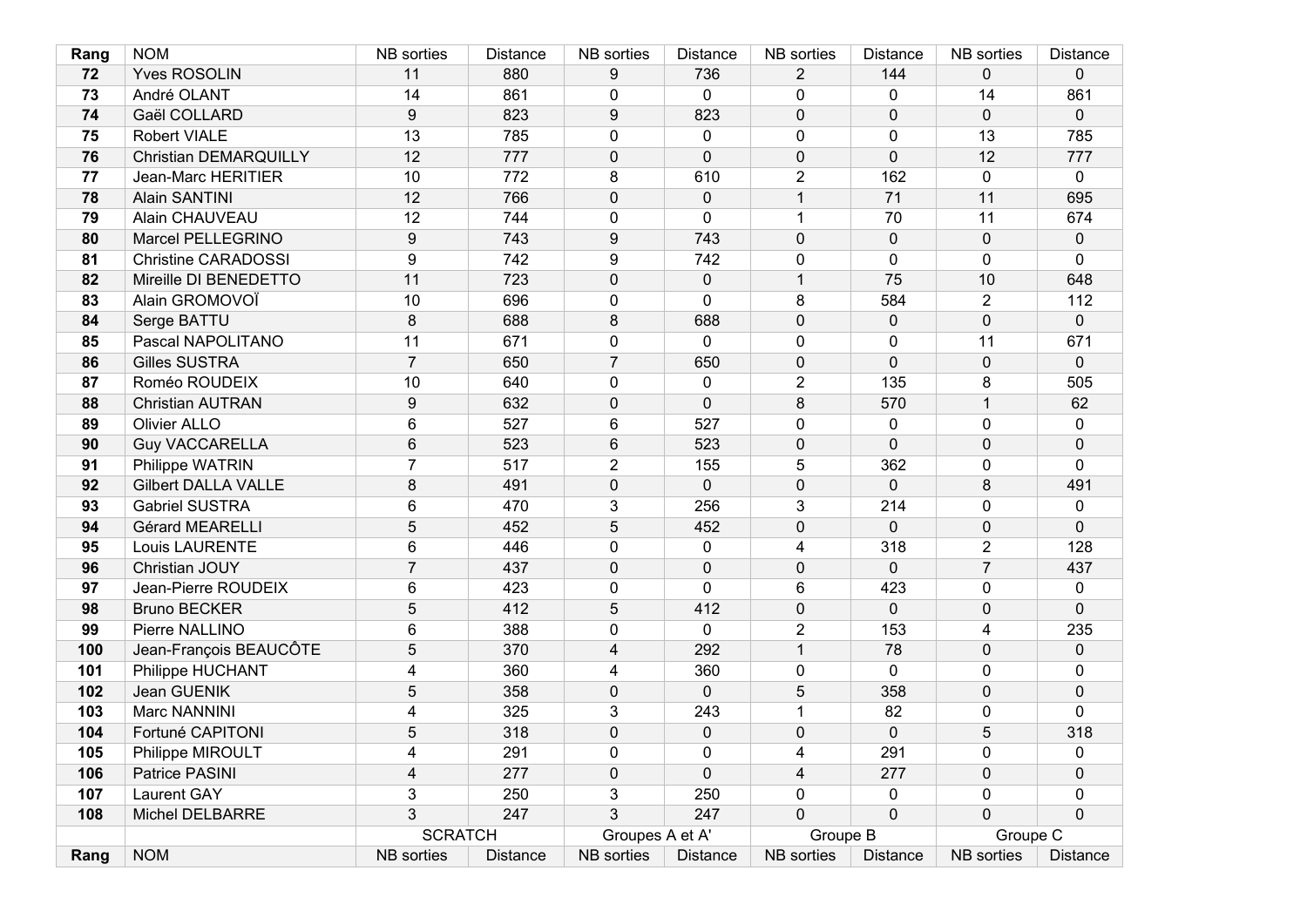| 109 | Henri GARELLO           | 3              | 230 | $\mathbf{0}$   | $\mathbf{0}$   | 3              | 230          | 0            | 0            |
|-----|-------------------------|----------------|-----|----------------|----------------|----------------|--------------|--------------|--------------|
| 110 | <b>Leonel VENTURA</b>   | 3              | 227 | 0              | $\mathbf 0$    | 3              | 227          | $\mathbf 0$  | $\pmb{0}$    |
| 111 | <b>Didier PEZET</b>     | 3              | 225 | $\Omega$       | $\mathbf 0$    | 3              | 225          | $\mathbf 0$  | $\mathbf 0$  |
| 112 | José NOCCHI             | 3              | 210 | $\Omega$       | $\mathbf 0$    | $\overline{2}$ | 145          |              | 65           |
| 113 | Marie-Claude SERGENT    | 3              | 208 | 0              | $\mathbf 0$    | 3              | 208          | $\mathbf 0$  | 0            |
| 114 | Michel PIN              | $\overline{2}$ | 193 | $\overline{2}$ | 193            | 0              | $\Omega$     | $\mathbf 0$  | $\mathbf 0$  |
| 115 | Serge BEY               | $\overline{2}$ | 165 |                | 95             | 1              | 70           | $\mathbf 0$  | 0            |
| 116 | Sylvio NICOLETTI        | $\overline{2}$ | 162 | 1              | 92             | $\mathbf{1}$   | 70           | 0            | $\mathbf 0$  |
| 117 | <b>Bengt SAMUELSSON</b> | $\overline{2}$ | 156 | $\Omega$       | $\mathbf 0$    | $\overline{2}$ | 156          | $\Omega$     | $\mathbf 0$  |
| 118 | Henri BAUDINO           | $\overline{2}$ | 145 | $\Omega$       | $\Omega$       | $\overline{2}$ | 145          | $\mathbf 0$  | $\mathbf 0$  |
| 119 | Georges SILVA           | $\overline{2}$ | 142 | $\overline{2}$ | 142            | 0              | 0            | $\mathbf 0$  | $\pmb{0}$    |
| 120 | Lothar LEDERER          |                | 89  | $\Omega$       | $\mathbf{0}$   | 1              | 89           | $\Omega$     | $\mathbf{0}$ |
| 121 | Philippe MANINI         |                | 81  | $\Omega$       | $\Omega$       | 1              | 81           | $\Omega$     | $\mathbf 0$  |
| 122 | Ange-Francis TORRE      |                | 80  |                | 80             | 0              | $\mathbf 0$  | $\mathbf 0$  | $\pmb{0}$    |
| 123 | David LAFUENTE          |                | 78  |                | 78             | 0              | $\mathbf{0}$ | $\mathbf{0}$ | $\mathbf{0}$ |
| 124 | <b>Gérard FADAT</b>     |                | 75  | $\mathbf{0}$   | $\mathbf{0}$   | $\mathbf{1}$   | 75           | $\mathbf 0$  | $\mathbf 0$  |
| 125 | Roger VITALI            |                | 74  | 0              | $\mathbf 0$    | 1              | 74           | $\mathbf 0$  | $\mathbf 0$  |
| 126 | Daniel CAMPOLO          |                | 70  | $\Omega$       | $\mathbf 0$    | 1              | 70           | $\mathbf 0$  | $\mathbf 0$  |
| 126 | José CASTILLO LEAL      |                | 70  | 0              | $\mathbf{0}$   | 1              | 70           | $\mathbf{0}$ | $\mathbf{0}$ |
| 126 | Didier GIORDANO         |                | 70  | 0              | $\mathbf 0$    | $\mathbf{1}$   | 70           | $\mathbf 0$  | $\pmb{0}$    |
| 126 | Roland IVALDI           |                | 70  | $\Omega$       | $\mathbf 0$    | 1              | 70           | $\Omega$     | $\mathbf{0}$ |
| 126 | <b>Richard ROSSO</b>    |                | 70  | $\Omega$       | $\mathbf 0$    | 1              | 70           | 0            | $\mathbf{0}$ |
| 131 | Raoul BRUNDU            |                | 68  | 0              | $\mathbf 0$    | 0              | $\mathbf{0}$ |              | 68           |
| 131 | Monique BRUNDU          |                | 68  | 0              | $\mathbf 0$    | 0              | $\Omega$     |              | 68           |
| 131 | Marie LAPIERRE          |                | 68  | $\Omega$       | $\mathbf{0}$   | 0              | $\Omega$     |              | 68           |
| 131 | Claude MORLET           |                | 68  | 0              | $\mathbf 0$    | $\mathbf{1}$   | 68           | 0            | $\mathbf 0$  |
| 135 | Françoise FENARD GRUEL  |                | 66  | 0              | $\mathbf 0$    | 0              | 0            |              | 66           |
| 136 | <b>Bernard TRENSZ</b>   |                | 63  | $\Omega$       | $\overline{0}$ | 0              | 0            |              | 63           |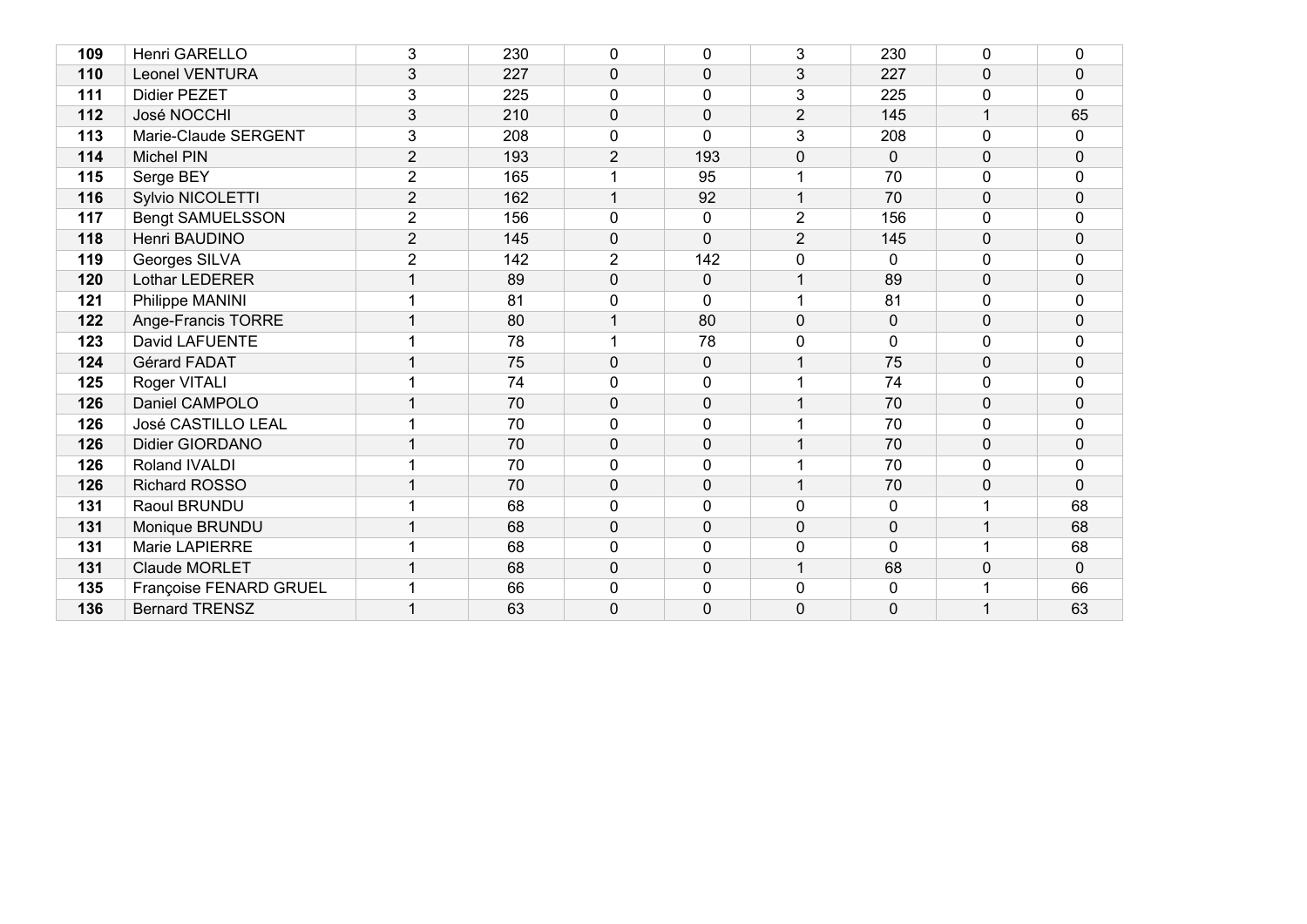## Classement groupes A et A' du championnat A.V.A.N. du JEUDI – saison 2018/2019

| Rang             | <b>NOM</b>              | <b>NB</b> sorties | <b>Distance</b> | Rang | <b>NOM</b>                 | <b>NB</b> sorties | <b>Distance</b> |
|------------------|-------------------------|-------------------|-----------------|------|----------------------------|-------------------|-----------------|
| 1                | Jacques CHILLON         | 43                | 3735            | 37   | Marcel PELLEGRINO          | 9                 | 743             |
| $\mathbf 2$      | Pierre DELORENZI        | 39                | 3326            | 38   | <b>Christine CARADOSSI</b> | 9                 | 742             |
| 3                | Robert MARIONNEAU       | 32                | 2717            | 39   | <b>Yves ROSOLIN</b>        | $\overline{9}$    | 736             |
| 4                | Marc BLANC              | 31                | 2644            | 40   | <b>Richard VITALE</b>      | 10                | 729             |
| 5                | Jean-Paul MARABUTO      | 32                | 2624            | 41   | Serge BATTU                | 8                 | 688             |
| $6\phantom{1}$   | Claude BECK             | 29                | 2502            | 42   | Gilles SUSTRA              | $\overline{7}$    | 650             |
| $\overline{7}$   | <b>Gilbert ALLO</b>     | 29                | 2487            | 43   | Erwan LECALVEZ             | 8                 | 628             |
| 8                | Georges BARTOCCIONI     | 29                | 2458            | 44   | Jean-Marc HERITIER         | 8                 | 610             |
| $\boldsymbol{9}$ | Robert ERCOLI           | 25                | 2199            | 45   | <b>Olivier ALLO</b>        | $6\phantom{1}$    | 527             |
| 10               | Jean-Pierre PAGLIANO    | 26                | 2160            | 46   | <b>Guy VACCARELLA</b>      | 6                 | 523             |
| 11               | <b>Franck DUPRE</b>     | 20                | 1861            | 47   | Gérard MEARELLI            | 5                 | 452             |
| 12               | Patrice VITALE          | $\overline{21}$   | 1796            | 48   | <b>Bruno BECKER</b>        | $\overline{5}$    | 412             |
| 13               | Didier BOVAS            | 20                | 1762            | 49   | Jean-Michel LUBRANO        | 5                 | 402             |
| 14               | Alain LIECHTENSTEGER    | 21                | 1738            | 50   | Jean-Jacques MERLO         | 5                 | 374             |
| 15               | <b>Martial DERBANNE</b> | 20                | 1735            | 51   | Serge AUDINOT              | $\overline{4}$    | 366             |
| 16               | Véronique DELORENZI     | 19                | 1711            | 52   | Philippe HUCHANT           | 4                 | 360             |
| 17               | Jean-Pierre FRANCO      | 19                | 1556            | 53   | Michel LEULMI              | $\overline{4}$    | 293             |
| 18               | Jean-Paul LAFUENTE      | 16                | 1424            | 54   | Jean-François BEAUCÔTE     | $\overline{4}$    | 292             |
| 19               | Daniel POLI             | 15                | 1370            | 55   | <b>Gabriel SUSTRA</b>      | 3                 | 256             |
| 20               | Alain DRUETTO           | 16                | 1322            | 56   | <b>Laurent GAY</b>         | 3                 | 250             |
| 21               | <b>Richard YAHI</b>     | 15                | 1261            | 57   | <b>Michel DELBARRE</b>     | 3                 | 247             |
| 22               | Michel GIORLA           | 15                | 1244            | 58   | Marc NANNINI               | 3                 | 243             |
| 23               | Jacques MARABUTO        | 14                | 1225            | 59   | <b>Michel GONTARD</b>      | 3                 | 240             |
| 24               | David TAMBURI           | 13                | 1195            | 60   | Michel PIN                 | $\overline{2}$    | 193             |
| 25               | <b>Thierry PASCAL</b>   | 13                | 1169            | 61   | <b>Christian JACQUES</b>   | $\overline{2}$    | 167             |
| 26               | Serge RAMEY             | 14                | 1140            | 62   | Philippe WATRIN            | $\overline{2}$    | 155             |
| 27               | Christian BAUDIZZONE    | 13                | 1133            | 63   | Georges SILVA              | $\overline{2}$    | 142             |
| 28               | Patrick BROUEL          | 14                | 1101            | 64   | Dino TOFFOLON              | 1                 | 99              |
| 29               | Philippe PEREZ          | 12                | 985             | 65   | Serge BEY                  | $\mathbf{1}$      | 95              |
| 30               | Gérard SIMBOZEL         | 11                | 977             | 66   | Gérard STOERKEL            | $\mathbf{1}$      | 92              |
| 31               | Marcel LIMOUSIN         | 12                | 963             | 66   | Yann TROCH                 | $\mathbf{1}$      | 92              |
| 32               | Franco PERUZZO          | 11                | 953             | 66   | Sylvio NICOLETTI           | 1                 | 92              |
| 33               | François BATTU          | 11                | 914             | 69   | Roger ACHE                 | $\mathbf{1}$      | 88              |
| 34               | Gaël COLLARD            | 9                 | 823             | 70   | Ange-Francis TORRE         | $\mathbf 1$       | 80              |
| 35               | Jean-Pierre MUSSO       | 9                 | 815             | 71   | David LAFUENTE             | $\mathbf{1}$      | 78              |
| 36               | Alain POUILLE           | 8                 | 794             |      |                            |                   |                 |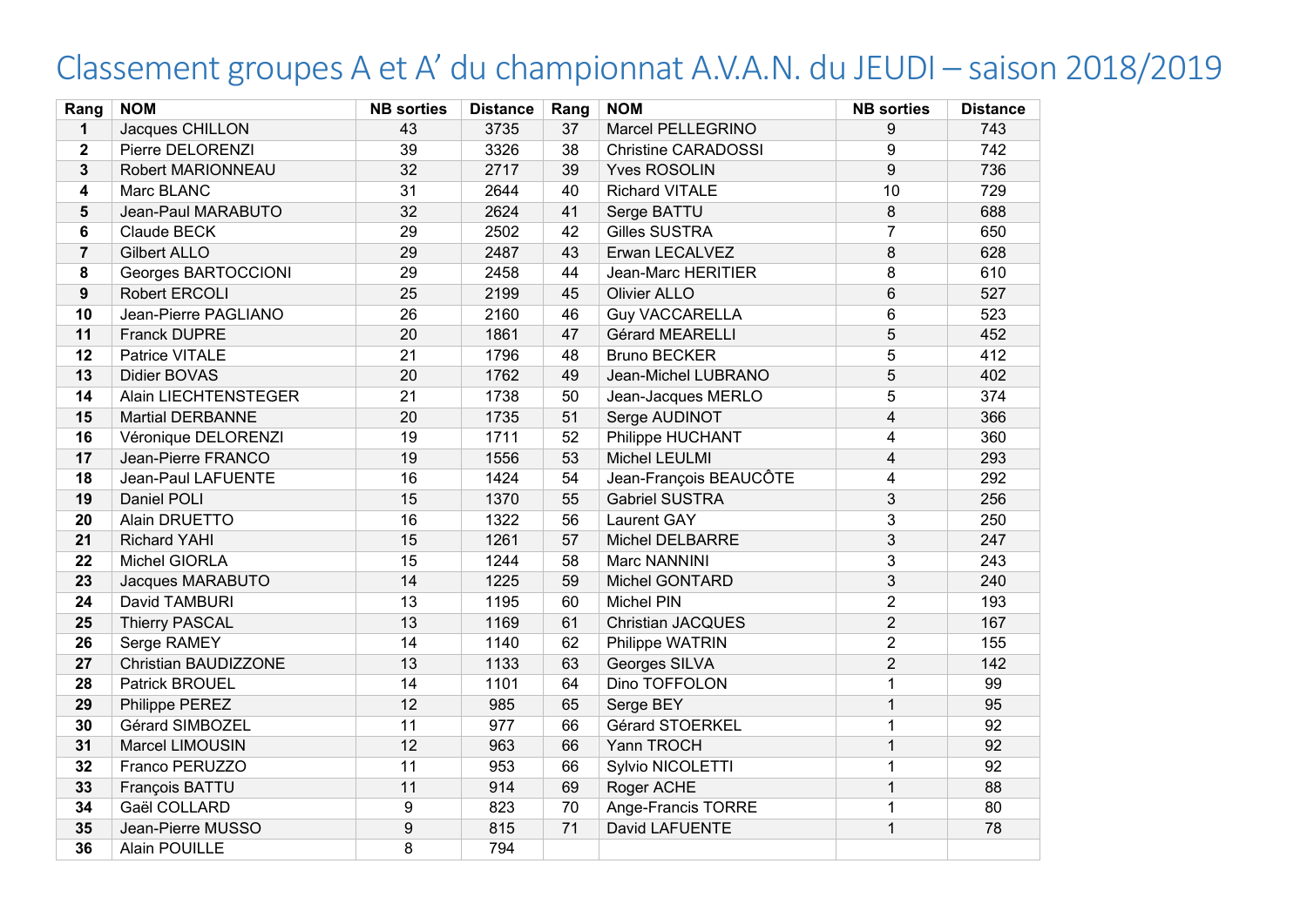## Classement groupe B du championnat A.V.A.N. du JEUDI – saison 2018/2019

| Rang           | <b>NOM</b>                | <b>NB</b> sorties | <b>Distance</b> | Rang | <b>NOM</b>              | <b>NB</b> sorties | <b>Distance</b> |
|----------------|---------------------------|-------------------|-----------------|------|-------------------------|-------------------|-----------------|
| $\mathbf{1}$   | Roger ACHE                | 35                | 2623            | 42   | Louis LAURENTE          | 4                 | 318             |
| $\mathbf{2}$   | Dino TOFFOLON             | 31                | 2330            | 43   | Alain LIECHTENSTEGER    | 4                 | 300             |
| 3              | <b>Raymond LANDRA</b>     | 28                | 2117            | 44   | Philippe MIROULT        | $\overline{4}$    | 291             |
| 4              | Daniel BETTI              | 28                | 2081            | 45   | Patrice PASINI          | 4                 | 277             |
| 5              | Jean-Pierre VALON         | 26                | 1919            | 46   | Michel GIORLA           | 3                 | 246             |
| 6              | Michel LEULMI             | 23                | 1681            | 47   | Henri GARELLO           | 3                 | 230             |
| $\overline{7}$ | Pierre NOBLE              | 22                | 1628            | 48   | Leonel VENTURA          | 3                 | 227             |
| 8              | Baba SY                   | 22                | 1598            | 49   | <b>Didier PEZET</b>     | 3                 | 225             |
| 9              | Jacques FERNANDEZ         | 21                | 1584            | 50   | <b>Gabriel SUSTRA</b>   | 3                 | 214             |
| 10             | <b>Christian JACQUES</b>  | 21                | 1579            | 51   | Marie-Claude SERGENT    | 3                 | 208             |
| 11             | Roger ANTOINE             | 21                | 1518            | 52   | Jean-Marc HERITIER      | $\overline{2}$    | 162             |
| 12             | Jean PEVERINI             | 20                | 1501            | 53   | <b>Bengt SAMUELSSON</b> | $\overline{2}$    | 156             |
| 13             | <b>Richard SANTAMARIA</b> | 20                | 1481            | 54   | Pierre NALLINO          | $\overline{2}$    | 153             |
| 14             | Marcel SGARAVIZZI         | 20                | 1471            | 55   | Alain POUILLE           | $\overline{2}$    | 152             |
| 15             | Jean-Jacques MERLO        | 19                | 1406            | 56   | Pierre DELORENZI        | $\overline{2}$    | 145             |
| 16             | Gérard STOERKEL           | 18                | 1328            | 56   | José NOCCHI             | $\overline{2}$    | 145             |
| 17             | Noël BASSO                | 17                | 1299            | 56   | Henri BAUDINO           | $\overline{2}$    | 145             |
| 18             | Michel GONTARD            | 17                | 1264            | 59   | <b>Yves ROSOLIN</b>     | 2                 | 144             |
| 19             | <b>Bernard LAYAT</b>      | 17                | 1225            | 60   | Jean-Pierre FRANCO      | $\overline{2}$    | 135             |
| 20             | Alain MUSSO               | 16                | 1180            | 60   | Roméo ROUDEIX           | 2                 | 135             |
| 21             | <b>Richard VITALE</b>     | 15                | 1134            | 62   | Lothar LEDERER          | $\mathbf 1$       | 89              |
| 22             | Philippe PEREZ            | 15                | 1122            | 63   | Jean-Pierre MUSSO       | 1                 | 85              |
| 23             | <b>Jacques LAURENTE</b>   | 15                | 1112            | 64   | Marc NANNINI            | 1                 | 82              |
| 24             | Jacques CORALLO           | 14                | 1062            | 65   | Didier BOVAS            | 1                 | 81              |
| 25             | Jean-Michel VALENZA       | 14                | 1043            | 65   | Philippe MANINI         | 1                 | 81              |
| 26             | Jean-Michel LUBRANO       | 14                | 1015            | 67   | Jean-François BEAUCÔTE  | $\mathbf 1$       | 78              |
| 27             | <b>Christian ASENSI</b>   | 13                | 968             | 68   | Véronique DELORENZI     | $\mathbf 1$       | 75              |
| 28             | <b>Patrick BROUEL</b>     | 12                | 902             | 68   | Mireille DI BENEDETTO   | $\mathbf 1$       | 75              |
| 29             | Yann TROCH                | 11                | 829             | 68   | Gérard FADAT            | $\mathbf 1$       | 75              |
| 30             | Serge AUDINOT             | 10                | 774             | 71   | Jean-Paul MARABUTO      | $\mathbf{1}$      | 74              |
| 31             | Marcel LIMOUSIN           | 10                | 761             | 71   | Roger VITALI            | $\mathbf 1$       | 74              |
| 32             | Daniel MORGANT            | 10                | 732             | 73   | Alain SANTINI           | 1                 | $\overline{71}$ |
| 33             | Patrice VITALE            | $\boldsymbol{9}$  | 696             | 74   | Alain CHAUVEAU          | $\mathbf{1}$      | 70              |
| 34             | Alain DRUETTO             | 8                 | 608             | 74   | Serge BEY               | 1                 | 70              |
| 35             | Alain GROMOVOÏ            | 8                 | 584             | 74   | Sylvio NICOLETTI        | $\mathbf 1$       | 70              |
| 36             | <b>Christian AUTRAN</b>   | 8                 | 570             | 74   | Daniel CAMPOLO          | 1                 | 70              |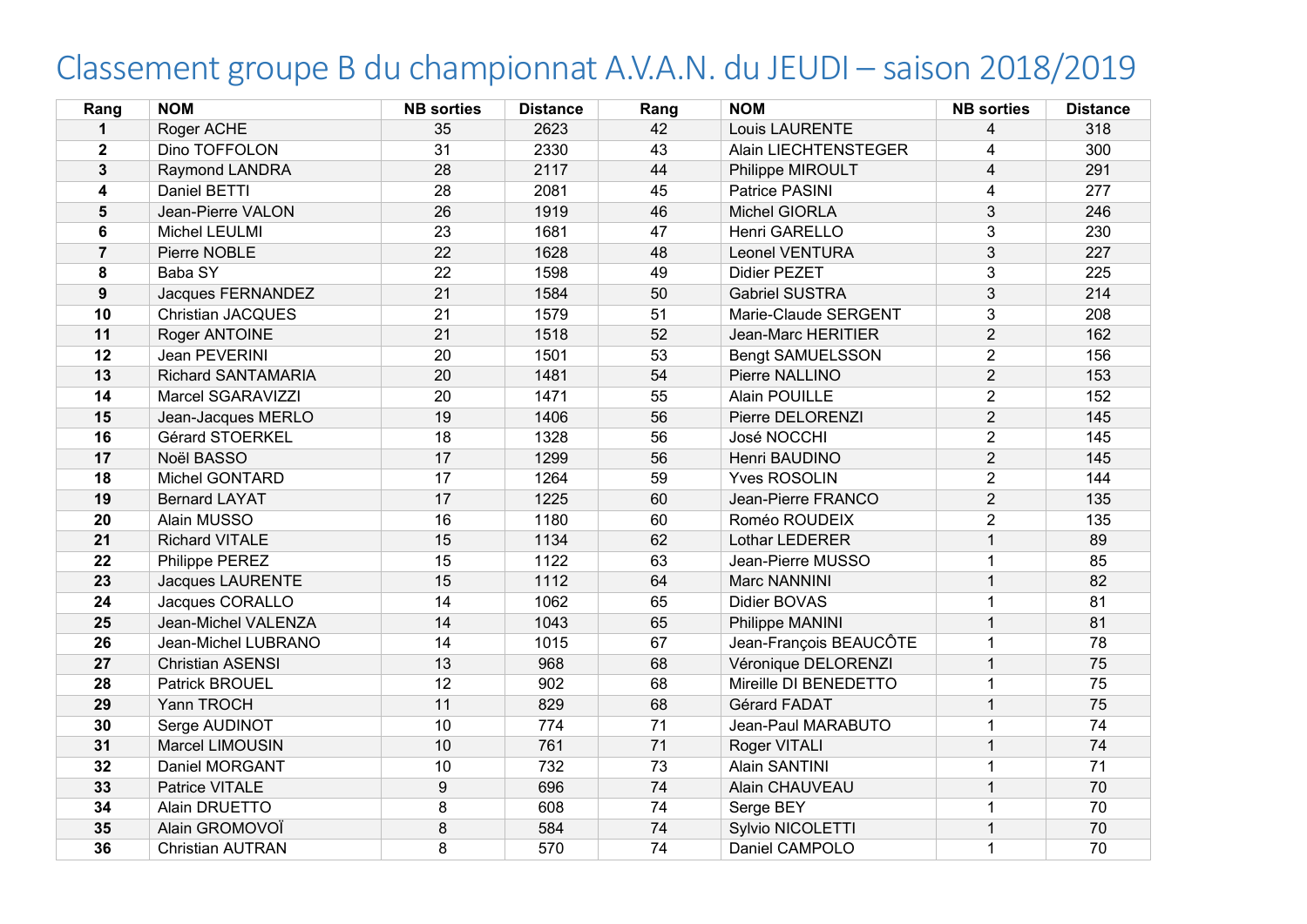| Rang | <b>NOM</b>          | NB sorties | <b>Distance</b> | Rang | <b>NOM</b>           | NB sorties | <b>Distance</b> |
|------|---------------------|------------|-----------------|------|----------------------|------------|-----------------|
| 37   | Erwan LECALVEZ      |            | 502             | 74   | José CASTILLO LEAL   |            | 70              |
| 38   | Jean-Pierre ROUDEIX | 6          | 423             | 74   | Didier GIORDANO      |            | 70              |
| 39   | Serge RAMEY         |            | 397             | 74   | Roland IVALDI        |            | 70              |
| 40   | Philippe WATRIN     |            | 362             | 74   | <b>Richard ROSSO</b> |            | 70              |
| 41   | Jean GUENIK         |            | 358             | 82   | Claude MORLET        |            | 68              |